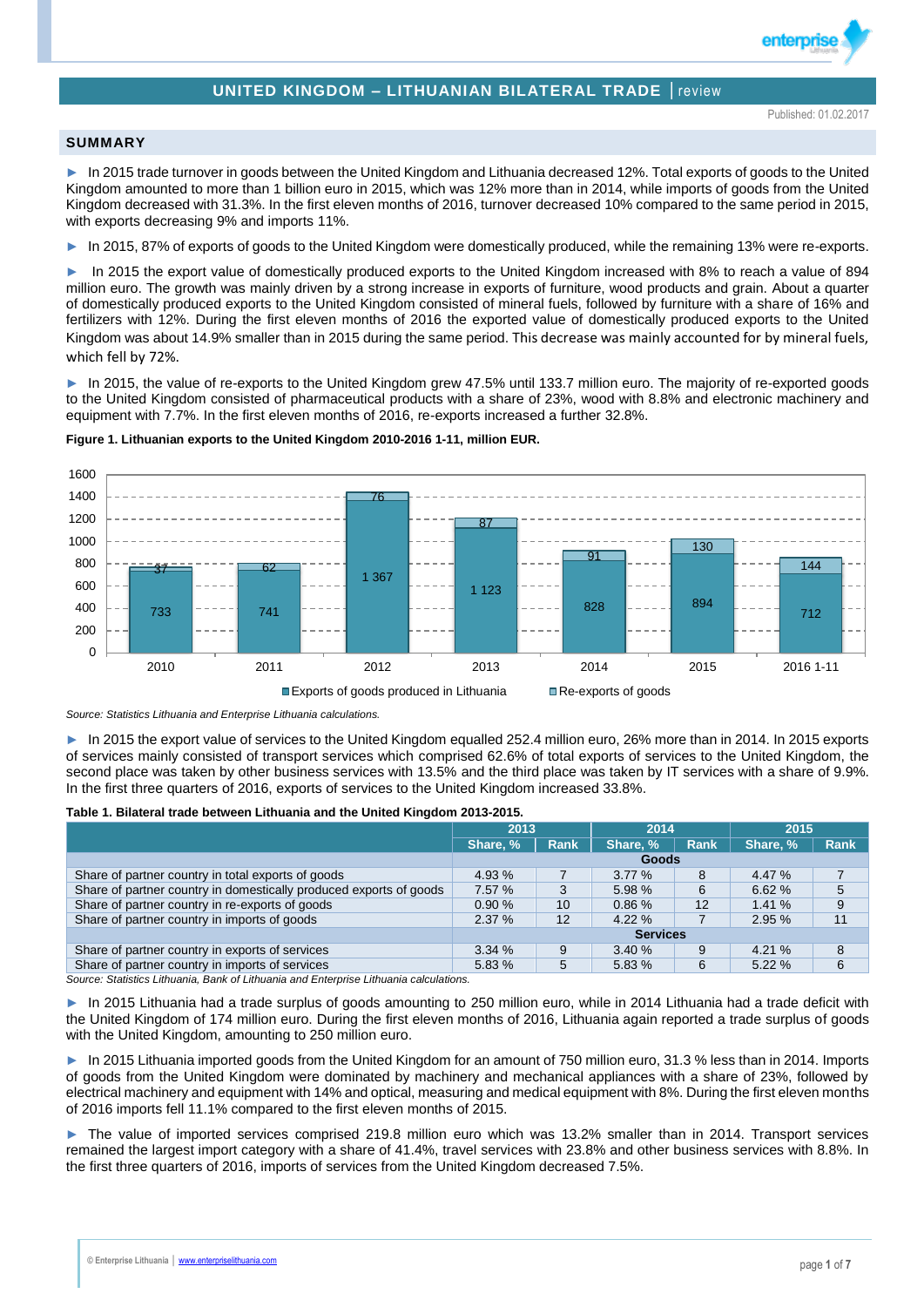

### **I. TRADE BALANCE**

In 2015 Lithuania had a trade surplus of goods amounting to 250 million euro, while in 2014 Lithuania had a trade deficit with the United Kingdom of 174 million euro. The deficit in 2014 was caused by a strong fall in exports of mineral fuels, while imports of electronic machinery grew four times (with 318.9 million euro). During the first eleven months of 2016, Lithuania again reported a trade surplus of goods with the United Kingdom, amounting to 250 million euro.



**Figure 1. Bilateral trade of goods between Lithuania and UK in 2010-2016 1-11, million EUR.**

#### *Source: Statistics Lithuania.*

In 2015 Lithuania had a negative trade in services balance with the United Kingdom, amounting to a deficit of 6.5 million euro, but in the first three quarters of 2015, the balance was positive with a surplus of 78 million euro. According to Balance of Payments statistics, Lithuania had a positive trade (of goods and services) balance with the United Kingdom of 262 million euro in 2015, up from a 179 million euro deficit in 2014. The first three quarters of 2016 saw a surplus of 266.5 million euro.<sup>1</sup>

#### **II. DOMESTICALLY PRODUCED EXPORTS**

In 2015, the United Kingdom was Lithuania's 5<sup>th</sup> largest export partner measured by domestically produced exports. In 2015 the export value of domestically produced exports to the United Kingdom increased by 8% to 894 million euro. About one fourth (227.3 million euro) of total domestically produced exports to the United Kingdom was comprised of mineral fuels, however its export value decreased three years in a row, but in 2015 the drop was only 2.2% despite the strong drop in prices. The main growth drivers in 2015 were exports of furniture which increased 20.7% or 25 million euro, exports of wood products which grew 28.5% or 10 million euro, while exports of grains jumped from 0.9 million euro in 2014 to 9.3 million euro in 2015.

As was mentioned earlier, almost a quarter of total exports of domestically produced exports to the United Kingdom in 2015 consisted of mineral fuels. The export value of mineral fuels to the United Kingdom is decreasing since 2013, but in 2015 the drop was only 2.2%. Almost all exports in this category of goods was comprised of diesel fuel. The first eleven months of 2016 saw a strong drop in exports of mineral fuels to the United Kingdom of 157.7 million euro or 72.4%.

In 2015 the second place was taken by furniture, comprising 16.3% of total domestically produced exports to the United Kingdom. The export value of furniture is growing each year since 2010, and during the period of 2010-2015 increased more than twice and amounted to 146 million euro. In this category of goods about 85% of export value is comprised of furniture and chairs, and about 8.5% consisted of prefabricated wooden structures. The first eleven months of 2016 saw a further increase of 13.7% compared to 2015 during the same period.

In the third place in 2015 was exports of fertilizers, comprising almost 12% of total exports of domestically produced goods to the United Kingdom. Exports in this category decreased with 2% (or 2.2 million euro). The majority of fertilizers to the United Kingdom was made up of nitrogen fertilizers and diammonium phosphate (DAP). The first eleven months of 2016 saw a strong drop of 59.1% in this category, partly caused by significantly lower global fertilizer prices.

The fourth place in 2015 was taken by wood and articles of wood, with a share of 5% in total domestically produced exports to the United Kingdom. The export value of these products in 2015 increased by 28.5% (or 10 million euro). About 46% of the export of this category of goods was comprised of wooden window frames, doors and floor panels, about 15% was firewood and wood pellets, and 14.6% was comprised of wooden profiles. From January to November 2016, exports in this category grew almost 40% or 17.1 million euro compared to the same period in 2015.

Fifth place in 2015 was taken by exports of plastics and articles thereof, making up 4.5% of total domestically produced exports to the United Kingdom. Exports of plastics and articles thereof is growing for tj\he fourth year in a row, with a growth in 2015 of 24.2% (or 7.8 million euro). Slightly more than 42% of goods in this category consisted of carboys, boxes, and caps, while about a quarter was made up of panels, sheets and films.

 $\overline{a}$ 

<sup>1</sup> Total goods and services trade according to the Balance of Payments methodology can be found on:

[http://ec.europa.eu/eurostat/product?code=bop\\_c6\\_q&mode=view&language=EN.](http://ec.europa.eu/eurostat/product?code=bop_c6_q&mode=view&language=EN) Note that besides the CIF/FOB conversion, under the new Balance of Payments methodology (BPM6) goods and services trade data are no longer additive.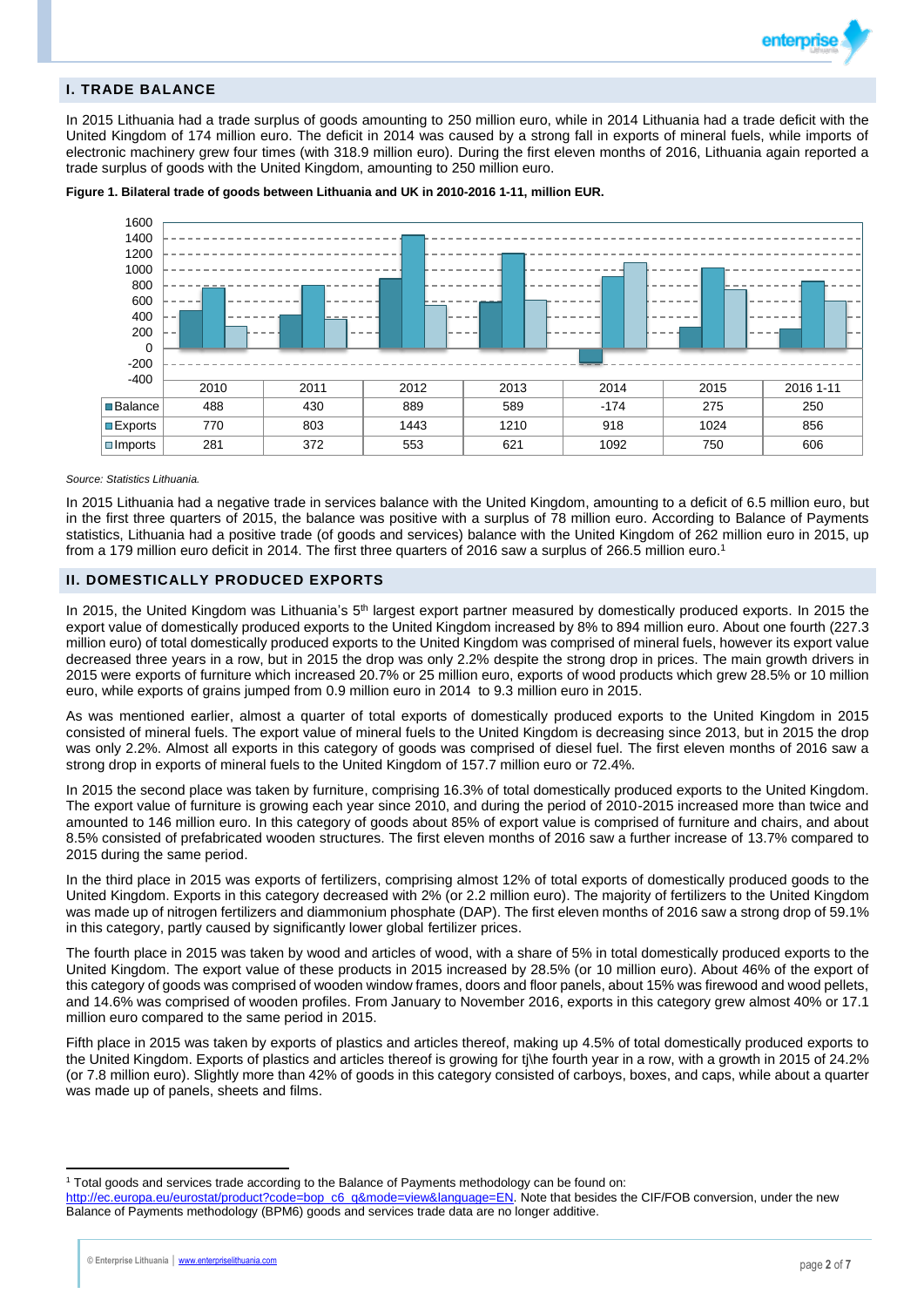



*Source: Statistics Lithuania and Enterprise Lithuania calculations.*

### **Figure 4. Structure of domestically produced exports to the United Kingdom in 2016 1-11, %.**



#### *Source: Statistics Lithuania and Enterprise Lithuania calculations.*

### **Table 2. Exports of goods produced in Lithuania to the United Kingdom, million euro.**

| <b>Commodity category (by CN)</b>                                  | 2010 | 2011 | 2012 | 2013 | 2014 | 2015 | $20161 -$<br>11 |
|--------------------------------------------------------------------|------|------|------|------|------|------|-----------------|
| <b>Total</b>                                                       | 733  | 741  | 1367 | 1123 | 828  | 894  | 712             |
| 27 Mineral fuels, oils                                             | 320  | 282  | 846  | 624  | 233  | 227  | 59              |
| 94 Furniture, bedding, mattresses                                  | 68   | 76   | 90   | 93   | 121  | 146  | 155             |
| 31 Fertilizers                                                     | 70   | 106  | 108  | 84   | 109  | 107  | 41              |
| 44 Wood and articles of wood                                       | 22   | 25   | 22   | 25   | 35   | 45   | 60              |
| 39 Plastics and articles thereof                                   | 19   | 18   | 25   | 27   | 32   | 40   | 70              |
| 62 Articles of apparel (not knitted or crocheted)                  | 39   | 37   | 35   | 36   | 32   | 35   | 31              |
| 23 Residues and waste from the food industries                     | 55   | 42   | 45   | 36   | 33   | 27   | 25              |
| 90 Optical, measuring, medical instruments                         | 16   | 18   | 22   | 18   | 20   | 24   | 30              |
| 19 Preparations of cereals, flour, starch or milk                  | 3    | 9    | 15   | 18   | 21   | 22   | 25              |
| 61 Articles of apparel (knitted or crocheted)                      | 8    | 9    | 13   | 15   | 18   | 21   | 18              |
| Other goods                                                        | 114  | 120  | 147  | 147  | 176  | 200  | 199             |
| Source: Statistics Lithuania and Enternrise Lithuania calculations |      |      |      |      |      |      |                 |

*Source: Statistics Lithuania and Enterprise Lithuania calculations.*

## **III. EXPORTS OF SERVICES**

In 2015 the export value of services to the United Kingdom amounted to 252.4 million euro, 26% more than in 2014. In 2015 the United Kingdom was the 8<sup>th</sup> largest export market for Lithuanian exporters of services. In 2015 exports of services mainly consisted of transport services which comprised 62.6% of total exports of services to the United Kingdom, second place was taken by other business services with 13.5%, and the third place by IT services with 9.9%. In 2015 the largest growth was recorded in exports of transport services which grew 37.1 million euro reaching a value of 158.1 million euro and IT services which almost doubled. In the first three quarters of 2016, exports of services to the United Kingdom increased 33.8%.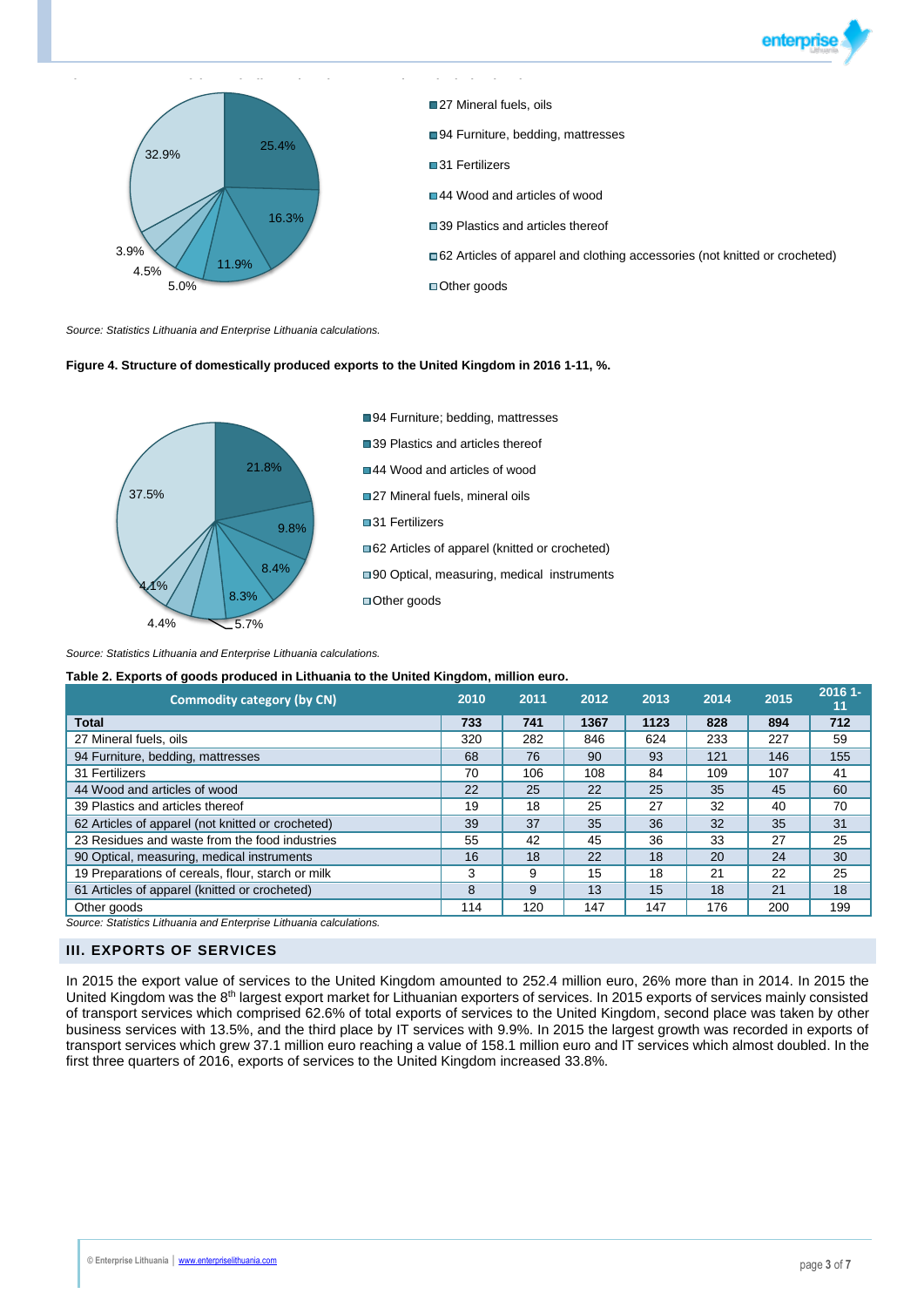

#### **Table 3. Exports of services to the United Kingdom, million EUR.**

| <b>Category</b>                                           | 2013  | 2014  | 2015  | 2015 annual<br>change, % |
|-----------------------------------------------------------|-------|-------|-------|--------------------------|
| <b>Total</b>                                              | 179.8 | 200.3 | 252.4 | 26.0%                    |
| <b>Transport services</b>                                 | 104.0 | 121.0 | 158.1 | 30.6%                    |
| Other business services                                   | 30.5  | 26.3  | 34.0  | 29.5%                    |
| Telecommunications, computer and information services     | 8.6   | 13.9  | 25.1  | 80.1%                    |
| <b>Travel services</b>                                    | 12.5  | 13.9  | 14.5  | 4.5%                     |
| Manufacturing services on physical inputs owned by others | 22.2  | 18.1  | 14.3  | $-21.4%$                 |
| Construction                                              | 0.1   | 1.9   | 2.3   | 22.0%                    |
| Personal, cultural, and recreational services             | 0.7   | 0.7   | 2.1   | 226.9%                   |
| Other services                                            | 1.3   | 4.6   | 2.0   | $-56.3%$                 |

*Source: Bank of Lithuania and Enterprise Lithuania calculations.*

### **IV. CURRENCY EXCHANGE RATE**

As of 27 January 2017, the pound sterling (GBP) depreciated 10.1% versus the euro (EUR) since 23 June 2016, the day of the "Brexit" referendum. The pound sterling exchange rate is expected to remain volatile due to the uncertainty concerning British negotiations with the European Union.

**Figure 5. Pound sterling (GBP) versus the euro (EUR) currency exchange rate.**



*Source: European Central Bank.*

### **V. POTENTIAL EXPORT OPPORTUNITIES**

Due to the strong fall of the pound sterling, potential export opportunities are limited, but there still have been product groups that reported import growth between July 2016 and November 2016. According to the Decision Support Model (DSM)<sup>2</sup>, the top 10 of product groups which are most promising for Lithuanian exporters in the United Kingdom contains items produced by the electrotechnical engineering industry, the metal processing industry, the wood processing industry, the plastics manufacturing industry, the furniture industry and the food industry. The DSM also identified potential export opportunities in the United Kingdom for products manufactured by the clothing and apparel industry and the packaging industry.

 $\overline{a}$ 

 $<sup>2</sup>$  The Decision Support Model (DSM) is used to identify suitable export opportunities. The DSM takes into account Lithuania's revealed comparative</sup> advantage (products in which Lithuania is a relatively strong exporter in world markets), short-term and long-term import (value) growth of the product under consideration and the degree of market concentration for this product (an assessment whether it is difficult to enter the market for that product, the lower the index, the least concentrated the import market for this product). The full list of export opportunities for Lithuanian exporters in the United Kingdom is available on request from **analitikai@verslilietuva.lt**.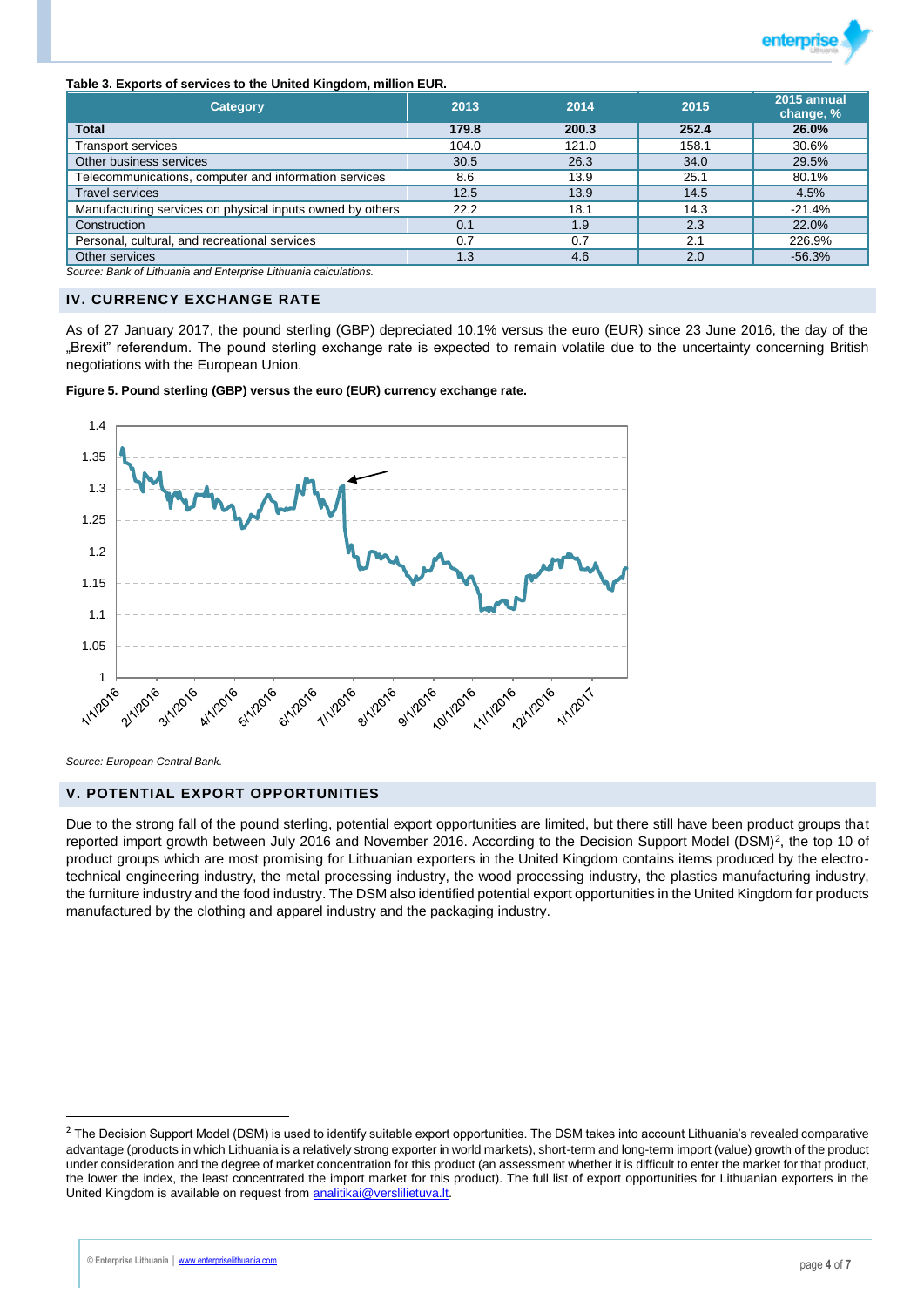

#### **Table 4. Top-10 export opportunities for Lithuanian companies in the United Kingdom according to the Decision Support Model.**

| HS six-digit product code and description                                                                                                                                                                                                                                                                                  | Short-term<br>import growth<br>(2016 Jul-Nov)<br>vs. 2015 Jul-<br>Nov) | Long-term<br>average import<br>growth $(2010 -$<br>2015 | Import<br>market size<br>in 2015<br>(million euro) | Degree of<br>concentration (HHI-<br>index for 2015) |
|----------------------------------------------------------------------------------------------------------------------------------------------------------------------------------------------------------------------------------------------------------------------------------------------------------------------------|------------------------------------------------------------------------|---------------------------------------------------------|----------------------------------------------------|-----------------------------------------------------|
| 730690 Tubes, pipes and hollow profiles 'e.g., open seam, riveted or<br>similarly closed', of iron or steel (excl. of cast iron, seamless or welded<br>tubes and pipes and tubes and pipes having internal and external<br>circular cross-sections and an external diameter of $>$ 406,4 mm)                               | 70.8%                                                                  | 25.1%                                                   | 71.4                                               | 0.135                                               |
| 940600 Prefabricated buildings, whether or not complete or already<br>assembled                                                                                                                                                                                                                                            | 17.7%                                                                  | 9.0%                                                    | 196.6                                              | 0.091                                               |
| 392113 Plates, sheets, film, foil and strip, of cellular polyurethanes,<br>unworked or merely surface-worked or merely cut into squares or<br>rectangles (excl. self-adhesive products, floor, wall and ceiling<br>coverings of heading 3918 and sterile surgical or dental adhesion<br>barriers of subheading 3006.10.30) | 32.2%                                                                  | 9.2%                                                    | 120.0                                              | 0.119                                               |
| 940560 Illuminated signs, illuminated nameplates and the like, with a<br>permanently fixed light source                                                                                                                                                                                                                    | 39.9%                                                                  | 18.8%                                                   | 30.7                                               | 0.155                                               |
| 902830 Electricity supply or production meters, incl. calibrating meters<br>therefor                                                                                                                                                                                                                                       | 73.2%                                                                  | 28.8%                                                   | 79.8                                               | 0.262                                               |
| 081190 Frozen fruit and nuts, uncooked or cooked by steaming or<br>boiling in water, whether or not sweetened (excl. strawberries,<br>raspberries, blackberries, mulberries, loganberries, black, white or red<br>currants and gooseberries)                                                                               | 22.6%                                                                  | 9.8%                                                    | 69.1                                               | 0.070                                               |
| 940190 parts of seats, n.e.s.                                                                                                                                                                                                                                                                                              | 3.4%                                                                   | 8.4%                                                    | 1243.7                                             | 0.093                                               |
| 620444 Women's or girls' dresses of artificial fibres (excl. knitted or<br>crocheted and petticoats)                                                                                                                                                                                                                       | 2.2%                                                                   | 16.0%                                                   | 157.7                                              | 0.115                                               |
| 620339 Men's or boys' jackets and blazers of textile materials (excl. of<br>wool, fine animal hair, cotton or synthetic fibres, knitted or crocheted,<br>and wind-jackets and similar articles)                                                                                                                            | 6.2%                                                                   | 13.3%                                                   | 47.1                                               | 0.138                                               |
| 940330 Wooden furniture for offices (excl. seats)                                                                                                                                                                                                                                                                          | 6.7%                                                                   | 7.6%                                                    | 104.6                                              | 0.099                                               |

*Source: Eurostat Comext, UN COMTRADE, Statistics Lithuania and Enterprise Lithuania calculations.*

### **VI. IMPORTS OF GOODS**

The United Kingdom was Lithuania's 8<sup>th</sup> largest import partner for goods in 2015. In 2015 Lithuania imported goods from the United Kingdom for an amount of 750 million euro, 31.3 % less than in 2014. This trend is mainly due to a more than ten times increase of the import value of wiring used in telecommunications in 2014 which were subsequently re-exported to Russia. In 2015 Lithuania did almost not import this item from the United Kingdom resulting in a 75% decrease in imports of the electronic machinery category. Other categories that saw a decrease in 2015 were machinery and mechanical appliances with 11.8% (or 23.3 million euro), plastics with 25.3% (or 14 million euro) and footwear with 35.2% (or 6.8 million euro). In 2015 most growth was recorded by imports of organic chemical products which increased six times until 20 million euro, perfumery and cosmetic preparations grew 47% (or 10.1 million euro) and miscellaneous chemical products 35.6% (or 8.6 million euro). During the first eleven months of 2016 imports fell 11.1% compared to the first eleven months of 2015.

Imports of goods from the United Kingdom were dominated by machinery and mechanical appliances with a share of 23%, followed by electrical machinery and equipment with 14% and optical, measuring and medical equipment with 8%.

In the first place according to import value in 2015 was machinery and mechanical equipment that comprised about 23% of total imports from the United Kingdom. Import of these goods dropped by 11.8% to 174 million euro. Imports in this category of goods are diverse. About 21% is made up of notebooks and similar data processing devices and about 18% are internal combustion piston engines. The shares of other goods in the structure are smaller with parts of office equipment taking a share of 5.2% and bulldozers, graders and similar equipment accounting for 4%. During the first eleven months of 2016, imports in this category dropped a further 13.1% compared to the first eleven months of 2015.

The second place in 2015 was taken by imports of electric machinery and equipment. The import value of these goods dropped almost 75%, because of the peak in imports of wiring in 2014 that was already mentioned. Despite the decline, electric machinery and equipment imports comprised 13.8% of the total value of imports from the United Kingdom. Imports of this group is also diverse, with around 13% consisting of monitors and projectors, about 11.3% consisting of telephone devices, around 10% of electric heaters and 9.5% were electric circuit apparatus. From January-November 2016 the value of imports of this group decreased by 6.3% compared to January-November 2015.

The third place was taken by optical, measurement, and medical equipment. Imports of this group of goods dropped by 9.9% (or 6.5 million euro) and took about 8% of total imports from the United Kingdom. Medical equipment is dominating in the import structure of this group of goods with a majority share of 53%, the second place is taken by devices for physical or chemical analysis with about 10%. During the first eleven months of 2016, imports of optical, measurement, and medical equipment from the United Kingdom dropped a further 21.9% compared to the first eleven months of 2015.

In the fourth place in 2015 were imports of plastics and articles thereof that dropped by 25.3% (or 14 million euro), it made up 5.5% of all imports from this trading partner. Imports in this group of goods were dominated by plastics in primary form, comprising about 51.8% of total imported plastics and articles thereof from the UK. From January-November 2016 the value of imports of this group increased again by 6% compared to January-November 2015.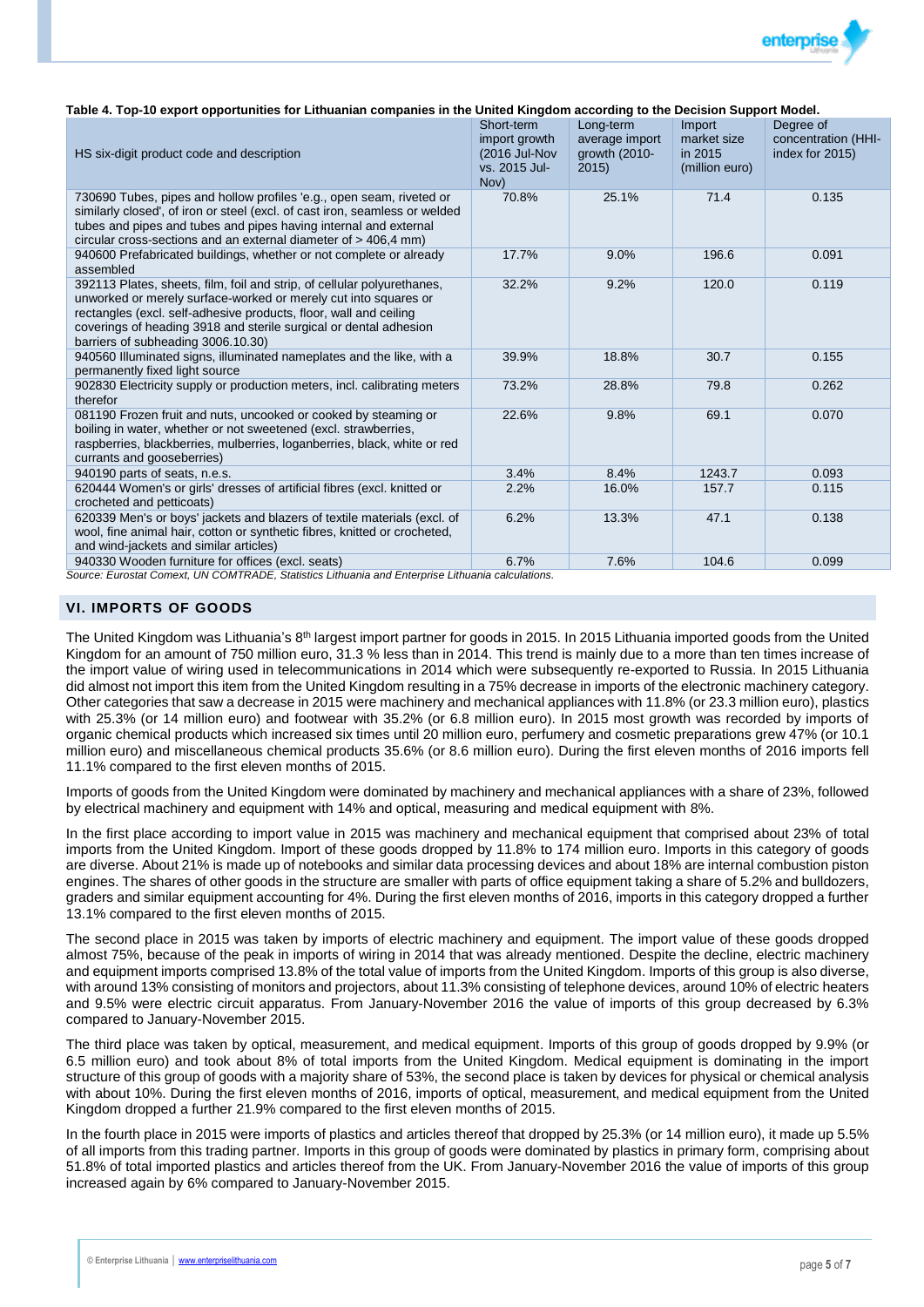

Miscellaneous chemical products in 2015 were in the fifth place measured by imported value from the United Kingdom. Compared to 2014, the imported value of these goods increased by 35.6% (or 8.6 million euro) and accounted for 4.4% of total imports from the United Kingdom. More than half of imports consisted of diagnostic or laboratory reagents with a share of around 16% and initiators of reactions represented about 15%. During the first eleven months of 2016, imports in this category dropped 38.7% compared to the first eleven months of 2015.

### **Figure 6. Structure of imports of goods from the United Kingdom in 2015, %.**



- 84 Machinery and mechanical appliances
- 85 Electrical machinery and equipment
- ■90 Optical, measuring, medical instruments
- ■39 Plastics and articles thereof
- ■38 Miscellaneous chemical products
- ■33 Perfumery, cosmetic or toilet preparations
- ■87 Vehicles
- ■Other goods

*Source: Statistics Lithuania and Enterprise Lithuania calculations.*

**Figure 7. Structure of imports of goods from the UK in 2016 1-11, %.**



■84 Machinery and mechanical appliances

- 85 Electrical machinery and equipment
- ■90 Optical, measuring, medical instruments
- ■39 Plastics and articles thereof
- ■33 Perfumery, cosmetic and toilet preparations
- ■87 Vehicles
- ■38 Miscellaneous chemical products
- ■Other goods

*Source: Statistics Lithuania and Enterprise Lithuania calculations.*

**Table 5. Imports of goods from the United Kingdom, million euro.**

| <b>Commodity category (by CN)</b>                                           | 2010 | 2011 | 2012           | 2013 | 2014 | 2015 | 2016 1-<br>11  |
|-----------------------------------------------------------------------------|------|------|----------------|------|------|------|----------------|
| <b>Total</b>                                                                | 281  | 372  | 553            | 621  | 1092 | 750  | 606            |
| 84 Machinery and mechanical appliances                                      | 38   | 59   | 90             | 121  | 198  | 174  | 136            |
| 85 Electrical machinery and equipment                                       | 28   | 44   | 51             | 95   | 414  | 103  | 85             |
| 90 Optical, measuring, medical instruments                                  | 15   | 17   | 26             | 37   | 66   | 60   | 42             |
| 39 Plastics and articles thereof                                            | 16   | 24   | 32             | 54   | 56   | 41   | 40             |
| 38 Miscellaneous chemical products                                          | 4    |      | 14             | 14   | 24   | 33   | 20             |
| 33 Essential oils and resinoids; perfumery, cosmetic or toilet preparations | 3    | 4    | 5              | 13   | 22   | 32   | 35             |
| 87 Vehicles                                                                 | 36   | 49   | 37             | 32   | 29   | 23   | 25             |
| 29 Organic chemicals                                                        | 18   | 17   | 86             | 30   | 3    | 20   | $\overline{4}$ |
| 30 Pharmaceutical products                                                  | 5    | 8    | 6              | 5    | 10   | 13   | 12             |
| 64 Footwear, gaiters and the like; parts of such articles                   |      |      | $\overline{2}$ | 9    | 19   | 13   | 3              |
| 94 Furniture, bedding, mattresses                                           |      |      | 2              | 4    | 16   | 12   | 9              |
| 51 Wool, fine or coarse animal hair                                         | 6    |      | 10             | 9    | 12   | 11   | 10             |
| Other goods                                                                 | 112  | 135  | 194            | 198  | 224  | 215  | 185            |

*Source: Statistics Lithuania and Enterprise Lithuania calculations.*

### **VII. IMPORTS OF SERVICES**

In 2015 the United Kingdom was Lithuania's  $6<sup>th</sup>$  largest import partner for services. The value of imported services comprised 219.8 million euro, which was 13.2% smaller than in 2014. Transport services remained the largest import category with a share of 41.4%, travel services followed with 23.8% and other business services had a share of 8.8%. The largest decrease in imports of services from the United Kingdom was reported by travel services with 27.8 million euro or 34.7%, followed by manufacturing services with 24.6 million euro or 91% and other business services with 17.16 million euro or 46.8%. The largest increase in imports of services from the United Kingdom was reported by transport services with 25.6 million euro or 39.3%. In the first three quarters of 2016, imports of services from the United Kingdom decreased a further 7.5%.